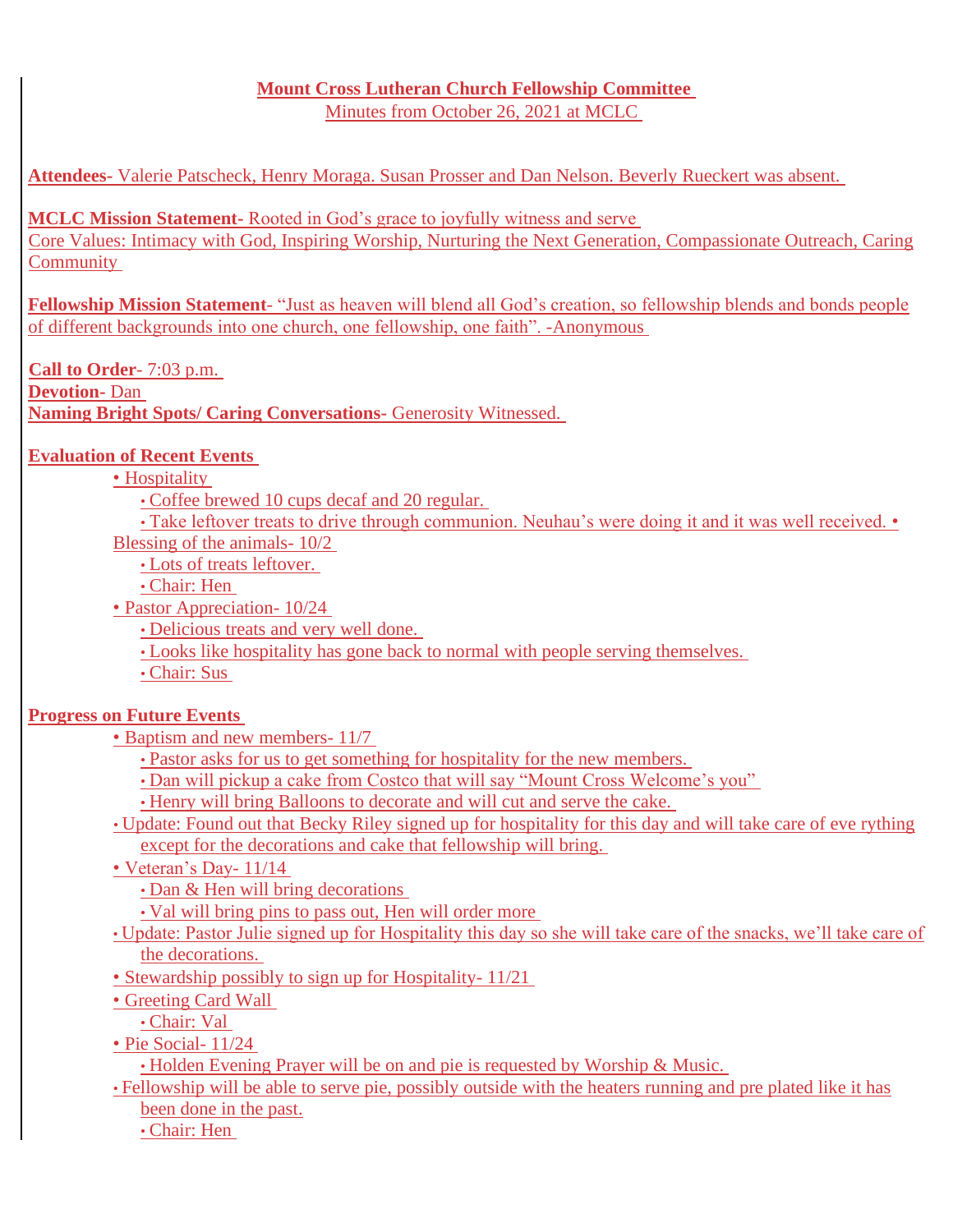# • Choir Concert- 12/19

• Not expecting food since it will be about 4pm

• Susan will put together a basket of wrapped cookies for people to take home with them.

# **Old Business**

• Hen turned in the Budget proposal for next year to Keith

# **New Business**

*none*

# **Next Meeting**

Scheduled for Tuesday, January 25th, 4th Tuesday beginning at 7pm at MCLC Parish Life Center. Chair & Minutes- Henry, Devotions- Dan the Devotion Man

# **Closing Prayer-** Dan

Adjourn- **7:40 p.m.**

# **Mount Cross Lutheran Church Fellowship Committee**

Minutes from September 28, 2021 at MCLC

**Attendees-** Beverly Rueckert, Valerie Patscheck & Henry Moraga. Susan Prosser and Dan Nelson were absent.

**MCLC Mission Statement-** Rooted in God's grace to joyfully witness and serve Core Values: Intimacy with God, Inspiring Worship, Nurturing the Next Generation, Compassionate Outreach, Caring Community

**Fellowship Mission Statement**- "Just as heaven will blend all God's creation, so fellowship blends and bonds people of different backgrounds into one church, one fellowship, one faith". -Anonymous

**Call to Order**- 7:10 p.m. **Devotion-** Henry **Naming Bright Spots/ Caring Conversations-** Remembering a time you were helped.

# **Evaluation of Recent Events**

- Hospitality
	- Automation of hospitality signups online with Jamie and linking them with time and talent.
	- The link in the grapevine looks good and Carina is going to add one to the website.
	- Will need to advertise for Hospitality and get others to sign up so that Fellowship does not do it every week.
	- Might not do it every week. If it isn't done, maybe that would encourage others to step in.
	- Val talked to Melissa about a bulk order of coffee from fair trade and will measure it out and bag it.
- Hawaiian Day- 8/29
	- Went very well, lots of compliments and everyone like the lei's.
	- Didn't serve any decaf that day.
	- Welcoming of new CDC Director
- Went well with help from Val, Karen, Lisa, and Becky Riley.
- Church Picnic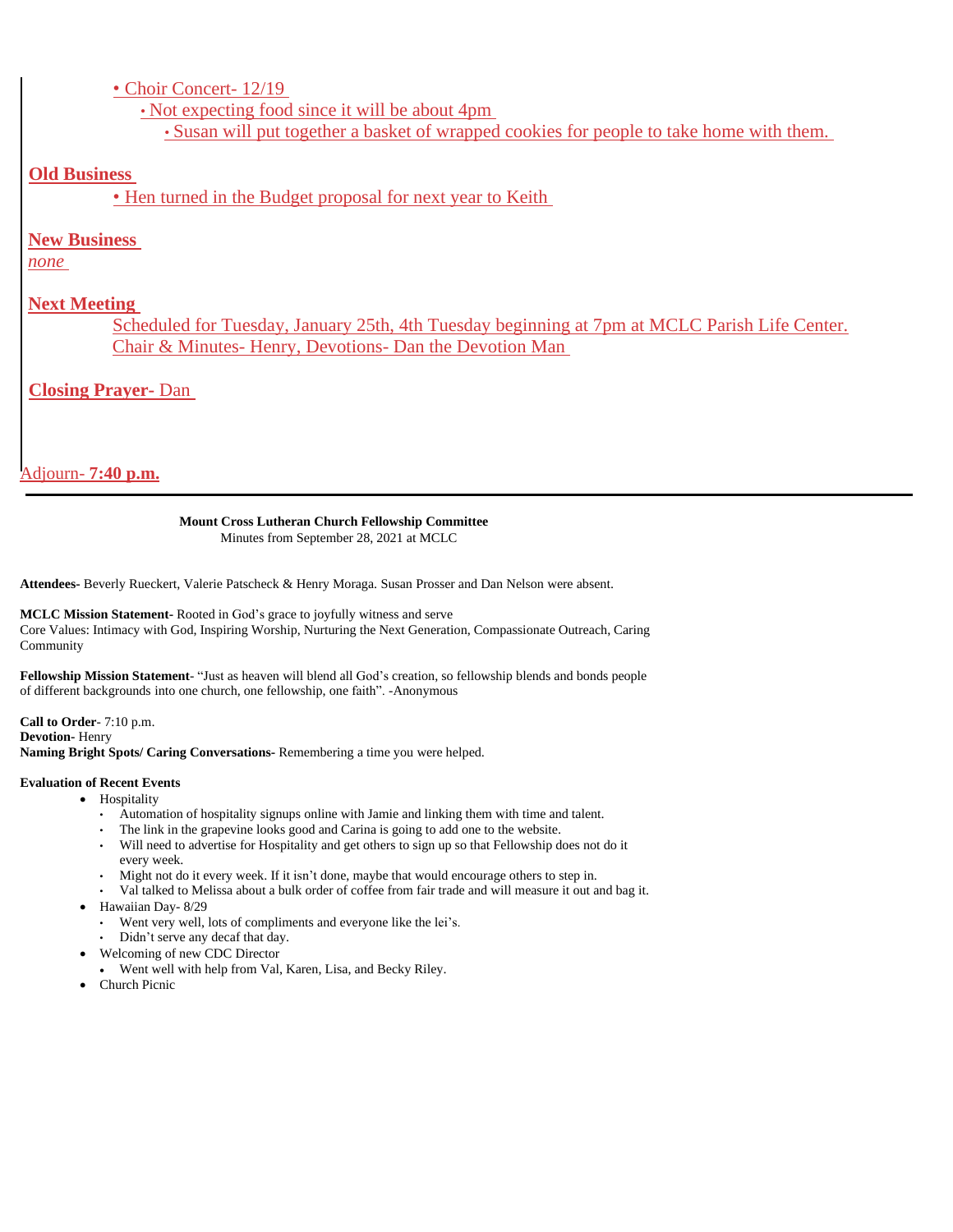- Bill Dawson with Tech was awesome, no issues live streaming.
- Looked like not many people were there through the live stream but in fact we had quite a bit, especially young families with kids.
- We even had families with kids trickle into the following weekend service.

### **Progress on Future Events**

- Blessing of the dogs-  $10/2$ 
	- Same as last year, Pastor asked that we pass out treats.
	- Hen will pick up treats and bag them.
	- Bev will bring snacks.
	- Chair: Hen
- Pastor Appreciation-

• Chair: Sus

- Veteran's Day- 11/14
- Hopefully Dan can chair and bring decorations.
- Hen also has some Decorations.
- Val has extra pins, might be able to order more.
- Pie Social- 11/24
	- Holden Evening Prayer will be on and pie is requested by Worship & Music.
	- Fellowship wants to be able to serve pie, possibly outside with the heaters running and pre plated.

# **Unfinished Business**

*none*

### **New Business**

- Bev will try to pickup some prospective members for Fellowship at a new members meet.
- Hen & Val need to get together to go over last years Budget to construct this upcoming years Budget.

# **Next Meeting**

Scheduled for Tuesday, October 26th, 4th Tuesday beginning at 7pm at MCLC Parish Life Center. Chair & Minutes- Henry, Devotions- Dan the Devotion Man

# **Closing Prayer-** All

**Adjourn-** 7:52 p.m.

**Mount Cross Lutheran Church Fellowship Committee** Minutes from August 24, 2021 at MCLC

**Attendees-** Beverly Rueckert, Susan Prosser, Valerie Patscheck, Dan Nelson & Henry Moraga.

**MCLC Mission Statement-** Rooted in God's grace to joyfully wit

**Core Values: Intimacy with God, Inspiring Worship, Nurturing the Next Generation, Compassionate Outreach, Caring Community** 

**Fellowship Mission Statement**- "Just as heaven will blend all God's creation, so fellowship blends and bonds people of different backgrounds into one church, one fellowship, one faith". -Anonymous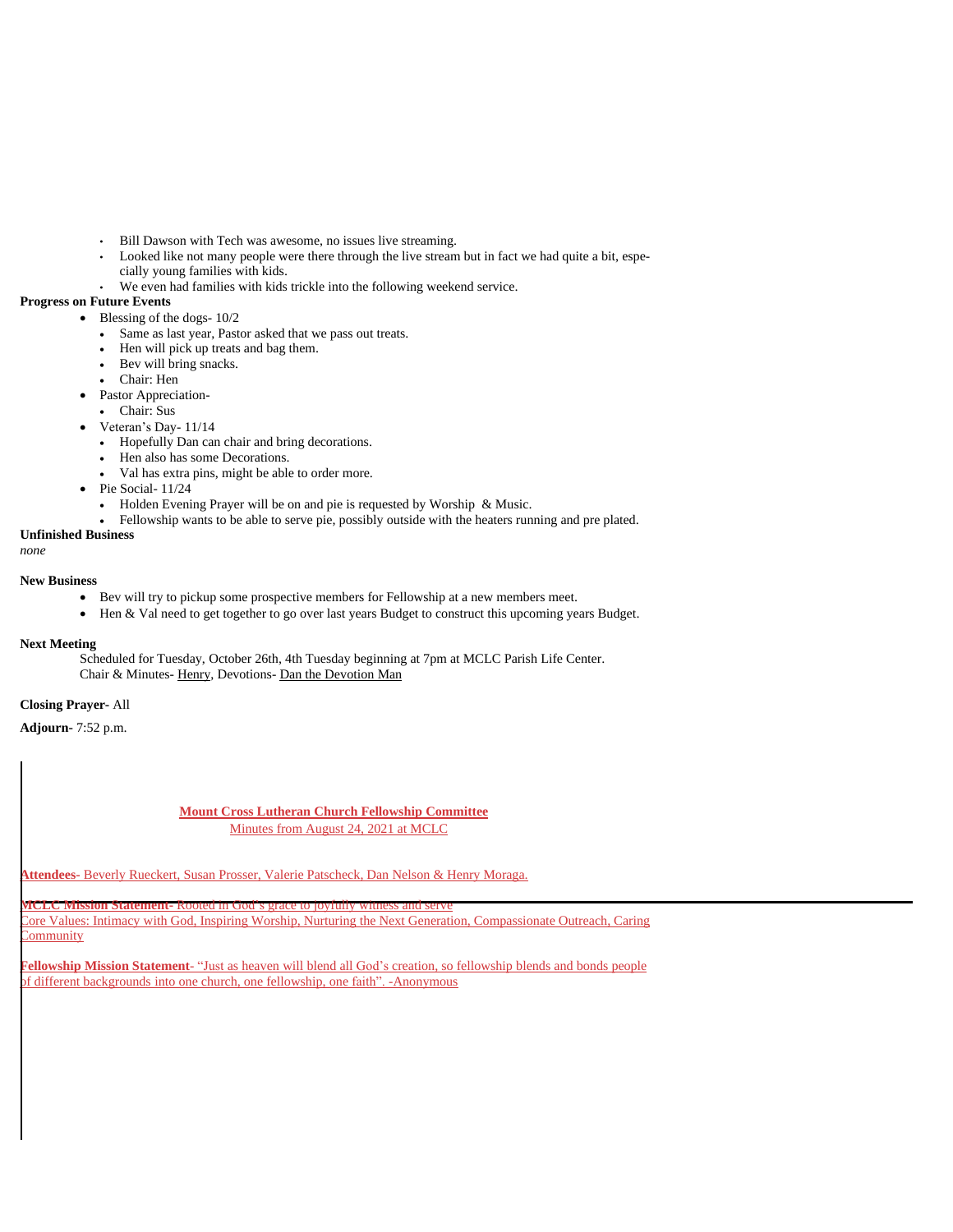**Call to Order**- 7:06 p.m. **Devotion-** Dan **Naming Bright Spots/ Caring Conversations-** Time with old friends.

# **Evaluation of Recent Events**

# • Hospitality

- Automation of hospitality signups online with Jamie and linking them with time and talent.
- Guidelines for Hospitality:
	- Food must be presented on a table in either individually wrapped containers or it can be in a large container where a single server with a mask and gloves will place the item(s) on a bowl or plate and hand it to the hungry person.
	- Drinks including coffee must be presented on a table in individually pre poured cups or it can be served to the thirsty person by a single server with a mask and gloves.
- Will need to advertise for Hospitality and get others to sign up so that Fellowship does not do it every week.
- 
- Additional creamer will need to be purchased for this upcoming weekend.
- No pre pouring coffee because it gets cold.
- Need at least 2 people to serve.
- Amount of coffee to make still varies. stick with 10 cups for Decaf and 30 for Regular. If drinks other than coffee and water are served, no decaf will be needed.
- Hen will bring a power strip and toss the old, broken one.
- Val sorted the stuff given by the CDC, there is lots of it.
- **Cathy Channels Departure** 
	- An event has already been planned and taken care of.
	- Delicious and professional cookies.
- Health and Healing- 8/22
- Brought by the Care Team
- Fellowship can help with Hospitality; serving, setup, breakdown.
- Delicious and well set apple chips, trail mix, carrots with hummus.
- The V8 green shots were very popular.

# **Progress on Future Events**

- Hawaiian Day- 8/29
	- Val will be dropping off lei's to pass out.
	- Dan is bringing the music and diced fruit with toothpicks.
	- Hen will be bringing Hawaiian Punch to drink, and Hawaiian rolls.
	- Bev is bringing grass skirts and will help serve.
	- Church picnic
		- Pastor, Bill, and others will be meeting at Bob Kildee park 3pm on Tuesday to get a lay of the land.
		- Carina made the ad on the grapevine.
		- Care Team in charge of lunches
			- Going with a sack sandwich with like chips and a fruit.
			- Hired John Colby to make the lunches.
			- Will make enough lunches for everyone which is why we need an estimate of who will be going to the picnic. Still encouraging people to bring their own.
	- Equipment transportation.
		- Stan will be providing his trailer, Hen his van, and Joe his truck to move equipment.
		- Hen will talk to Joe about getting the teens to move equipment from storage to vehicles and from vehicles to being setup at the park.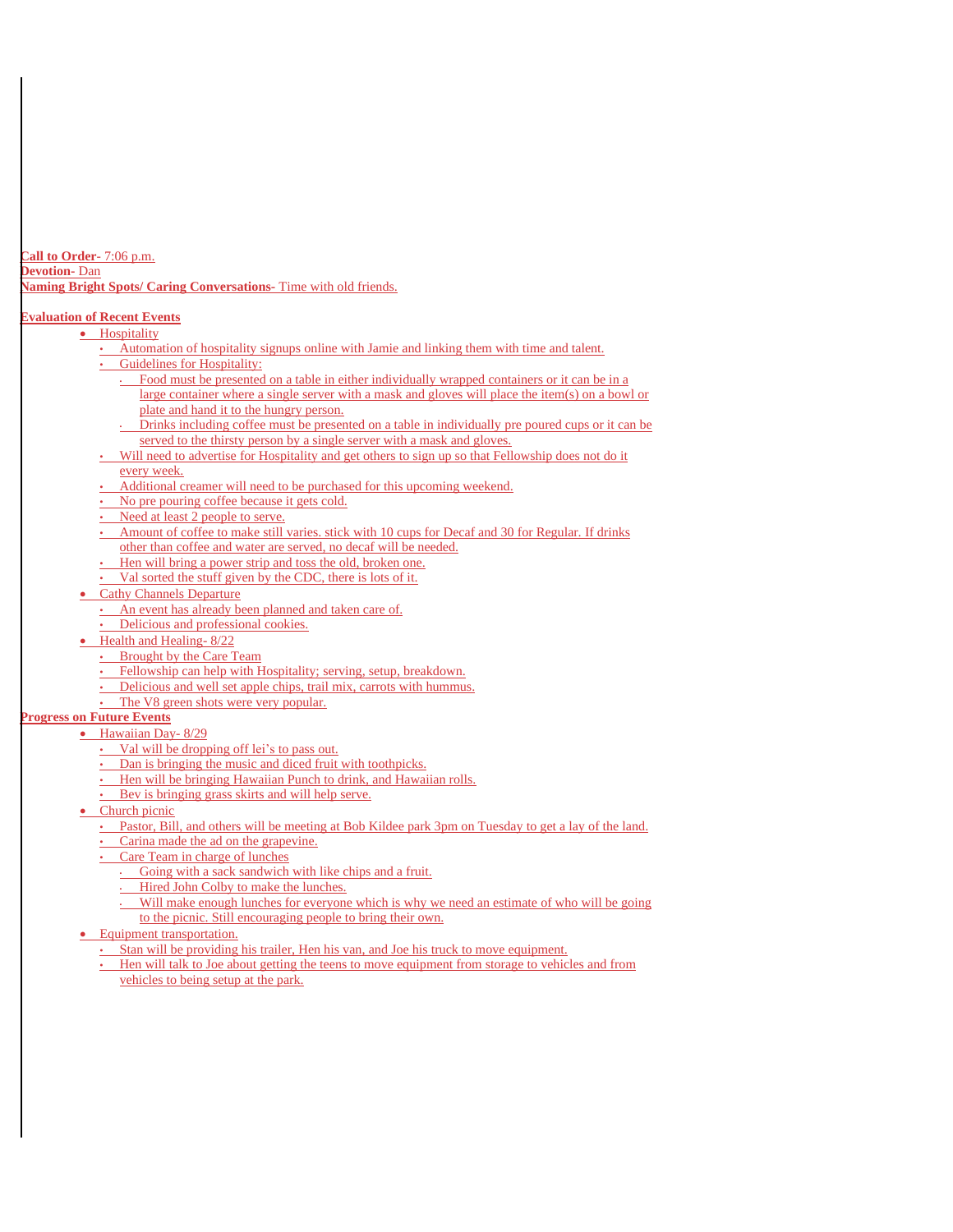### • Hen will ask Pastor for a list of specific equipment that needs to be moved.

#### **Unfinished Business**

*none*

## **New Business**

### • Full reopening

- Welcome committee wants a joint celebration when we can Fully reopen.
- Welcoming of the new CDC director.
- Welcoming committee is in charge
- September 19th
- Dan may not be at the next meet, Hen will bring prayers for open and closing of our next meet.

### **Next Meeting**

Scheduled for Tuesday, September 28th, 4th Tuesday beginning at 7pm at MCLC Parish Life Center. Chair & Minutes- Henry, Devotions- Dan the Devotion Man

### **Closing Prayer-** Dan

**Adjourn-** 7:59 p.m.

#### **Mount Cross Lutheran Church Fellowship Committee**

Minutes from June 29, 2021 at MCLC

**Attendees-** Valerie Patscheck, Dan Nelson & Henry Moraga. Beverly Rueckert and Susan Prosser was absent.

**MCLC Mission Statement-** Rooted in God's grace to joyfully witness and serve

Core Values: Intimacy with God, Inspiring Worship, Nurturing the Next Generation, Compassionate Outreach, Caring **Community** 

**Fellowship Mission Statement**- "Just as heaven will blend all God's creation, so fellowship blends and bonds people of different backgrounds into one church, one fellowship, one faith". -Anonymous

**Call to Order**- 7:07 p.m.

**Devotion-** Dan

**Naming Bright Spots/ Caring Conversations-** Best 4th of July memories, and what makes a 4th of July.

# **Evaluation of Recent/ Current Events**

- June 20- Father's Day
	- Served Coffee and put out water for the first time in over a year which gave people some smiles.
- However the Grapevine said we were serving Dad's root beer and mini dogs which we did not do. • Church picnic
- - Hen reserved a spot at Bob Kildee Park, Area 1 from 8am-1pm on 9/12/21 for 120 people with a \$200 refundable deposit.
- Cathy Channels Departure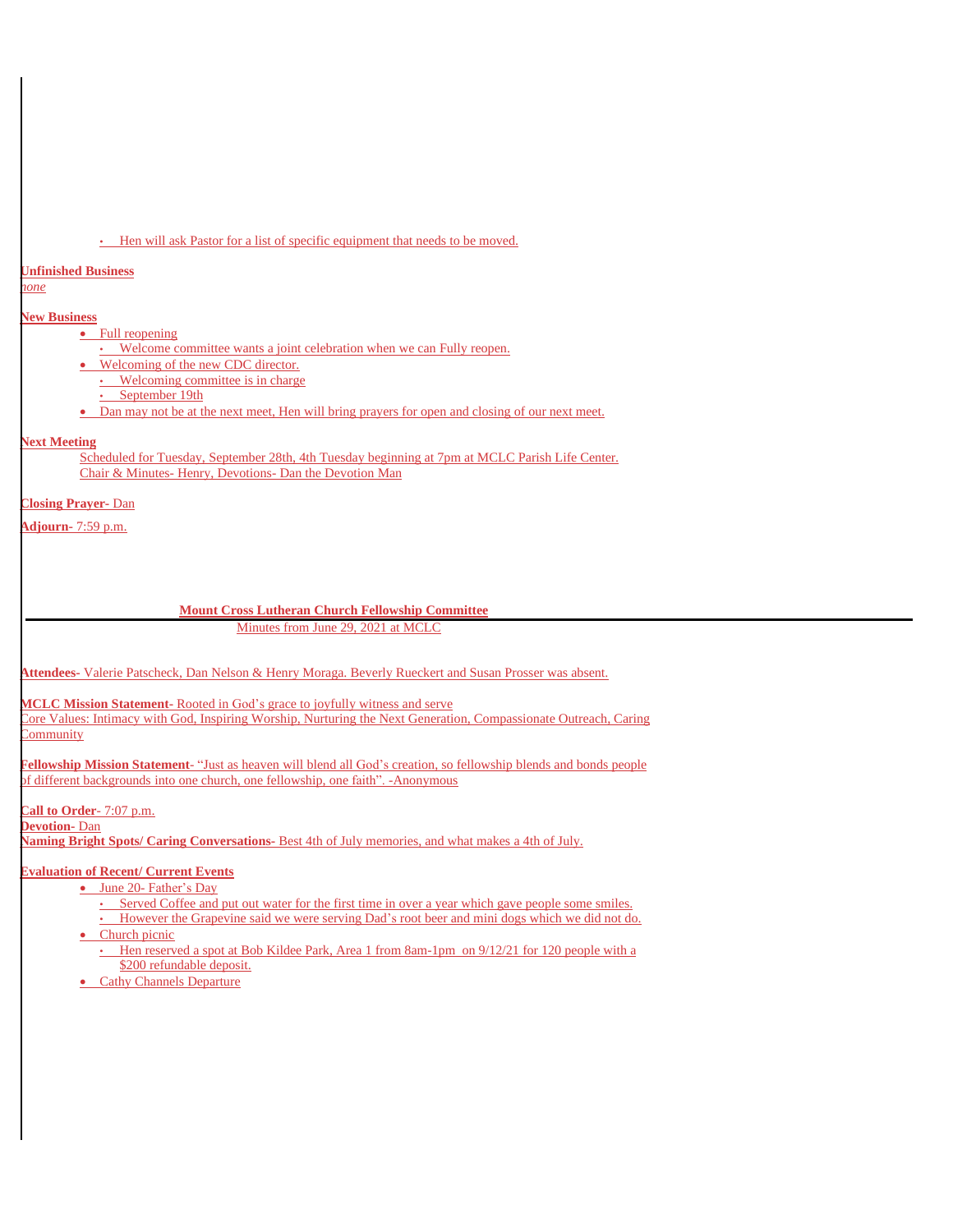- Susan has talked about someone who knows her best should be in charge and Fellowship would definitely be happy to help like passing out cake or decorating but just not be in charge of the event.
- Vicar Amanda's Departure
	- Last day would be the last Sunday in July
	- Agreed that we will miss her.
	- Fellowship would love to help out with her party as well, but best that we do not plan it.

# **Progress on Future Events**

- July 4th
	- Val will bring wrapped cookies, Independence Day table cloth and Ice.
	- Dan will bring Patriotic music and clean up.
	- Hen will bring Patriotic decorations, set them up, bring and make Lemonade and get the coffee go-

#### ing.

- Hawaiian Day- 8/29
	- Dan and Val will bring the lei's.
	- Will continue to discuss food options like Spam & Hawaiian bread sandwiches and fruit skewers. We will see where we are at in the whole reopening thing.
	- hen will look into possible Hula dancers or even a lesson for after service.

## **Unfinished Business**

### **New Business**

- Fellowship Zoom after service
	- Val and Hen tried to make the Zoom meet after service the last Sunday of June but both could not. • The last Sunday of July will be the last online Fellowship Zoom.
- **•** Hospitality
	- Automation of hospitality signups online with Jamie possibly.
	- Val will remake the signup sheets so that we can get others to help out, Fellowship will take up the slack and make up for days not filled out.
	- Val will restock the pantry with napkins and anything else that may be needed from Costco.

### **Next Meeting**

Scheduled for Tuesday, July. 27th, 4th Tuesday beginning at 7pm at MCLC Parish Life Center. Chair & Minutes- Henry, Devotions- Dan the Devotion Man

**Closing Prayer-** Dan

**Adjourn-** 7:34 p.m.

### **Mount Cross Lutheran Church Fellowship Committee** Minutes from April 27, 2021 at MCLC

**Attendees-** Valerie Patscheck, Susan Prosser, Beverly Rueckert, Dan Nelson & Henry Moraga.

**MCLC Mission Statement-** Rooted in God's grace to joyfully witness and serve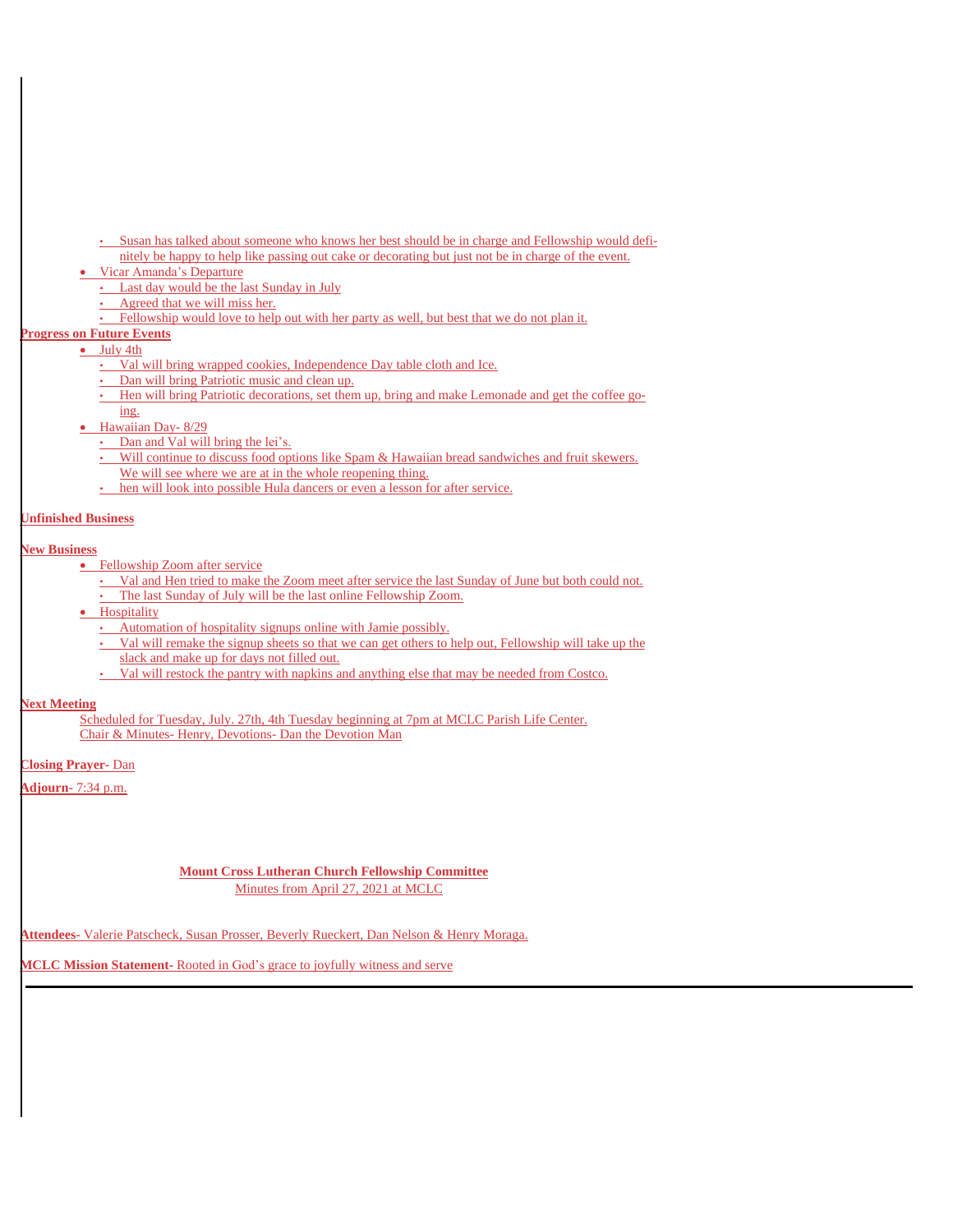Core Values: Intimacy with God, Inspiring Worship, Nurturing the Next Generation, Compassionate Outreach, Caring <sup>2</sup>ommunity

**Fellowship Mission Statement**- "Just as heaven will blend all God's creation, so fellowship blends and bonds people of different backgrounds into one church, one fellowship, one faith". -Anonymous

### **Call to Order**- 7:05 p.m.

#### **Devotion-** Dan

**Naming Bright Spots/ Caring Conversations-** With the in Church service beginning, what else are you excited for hat is opening up?

Approval of the March meeting minutes recorded by Henry

# **Evaluation of Recent/ Current Events**

- April 4- Easter Sunday
	- Allspice bags with cross and note went over well.
	- Attendance was higher than we anticipated, probably had about 2-3 families that did not receive a
	- bag.
	- Chair- Bev & Val

# **Progress on Future Events**

- May 2- First Day of Indoor Worship
	- Karen of the Welcome Committee asked if Fellowship could help pass out flowers on May 2nd.
	- Hen will contact Karen about flower passing on Mother's Day as a tradition.
	- Those that are able to help and want to can help this Sunday.
- Church picnic
	- Hen has looked into it and only 20p allowed and a \$300 deposit is needed.
	- Narrowed date to early September 12th, the weekend after Labor Day.
	- Hen will find out if the deposit is refundable and will book for the 12th for 4 hours.
- Coffee Zoom
	- Will be reduced beginning in the Month of May to only the last Sunday of each month.
	- Will be hosted by Fellowship.
	- Hen missed the last month Grapevine to add a message but will get one in for this month regarding this change.

## **Unfinished Business**

### **New Business**

- Cathy Channel's Departure
	- Was leaving the CDC in June but now end of summer.
	- Probably best that someone who knows her best to be in charge but Fellowship would be more than happy to help with decor and cake, etc.
	- She has done so much for the CDC that we want her celebration to be personal and special.
- Vicar Amanda's Departure
	- Last day would be the last Sunday in July
	- Agreed that we will miss her.
	- Fellowship would love to help out with her party as well, but best that we do not plan it.

### **Next Meeting**

Scheduled for Tuesday, May. 25th, 4th Tuesday beginning at 7pm at MCLC Parish Life Center. Chair & Minutes- Henry, Devotions- Dan the Devotion Man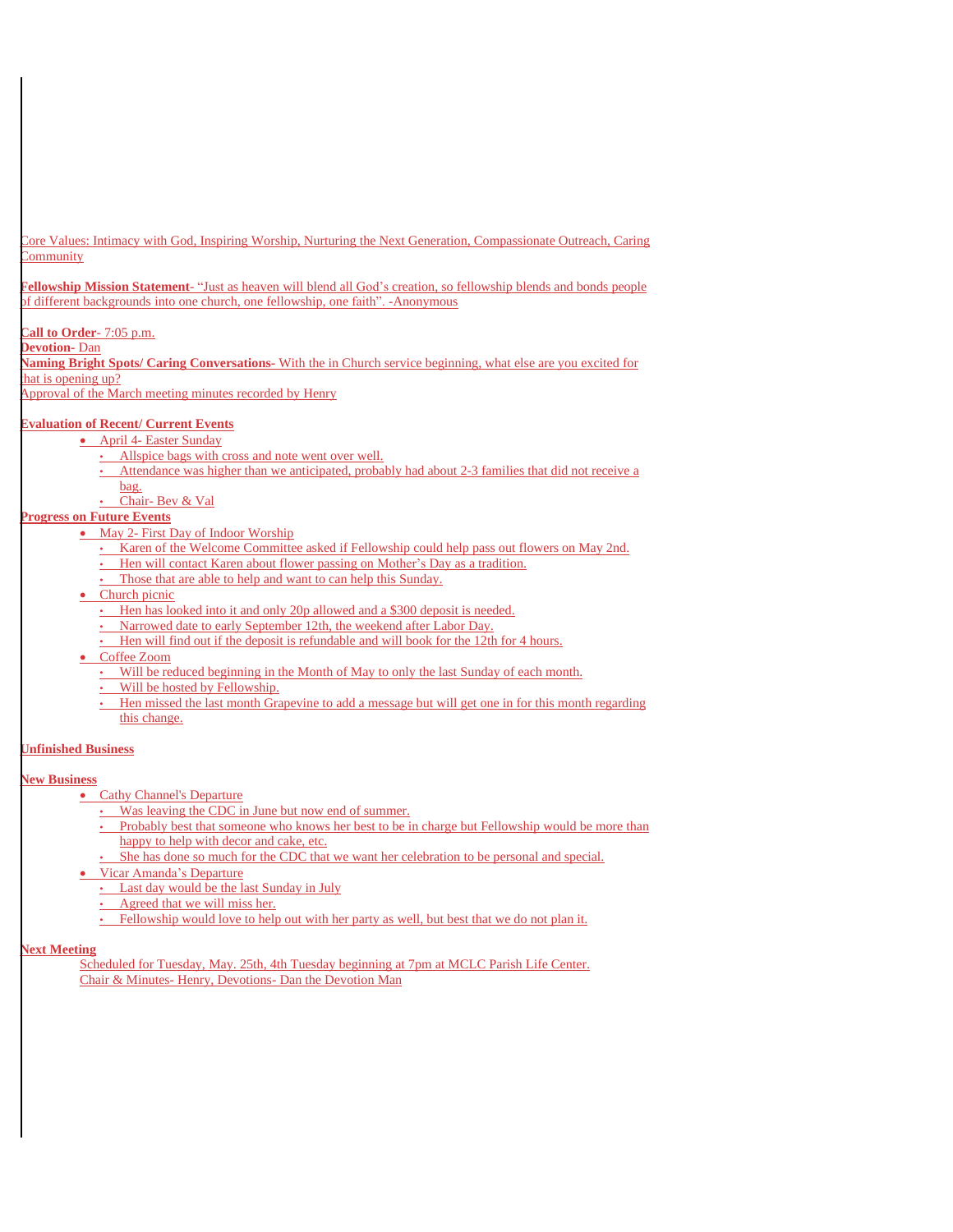### **Closing Prayer-** Dan

**Adjourn-** 7:50 p.m.

### **Mount Cross Lutheran Church Fellowship Committee** Minutes from March 23, 2021 at MCLC

**Attendees-** Valerie Patscheck, Beverly Rueckert, Dan Nelson & Henry Moraga. Council Liaison, Susan Prosser.

**MCLC Mission Statement-** Rooted in God's grace to joyfully witness and serve

Core Values: Intimacy with God, Inspiring Worship, Nurturing the Next Generation, Compassionate Outreach, Caring **Community** 

**Fellowship Mission Statement**- "Just as heaven will blend all God's creation, so fellowship blends and bonds people of different backgrounds into one church, one fellowship, one faith". -Anonymous

**Call to Order**- 7:05 p.m. **Devotion-** Dan **Naming Bright Spots/ Caring Conversations-** Easter plans? Approval of the February meeting minutes recorded by Henry

# **Evaluation of Recent/ Current Events**

- Lenten Soup Supper and Holden Evening Prayer (2/24, 3/3, 3/10, 3/24)
	- Event run by Joe Zimmerly.
	- Henry is asking the team to pop in to the zoom meets once in a while since it is Fellowship.
	- Zoom link: http://bit.ly/VirtualSoupSupper and the meet ID is 846 2020 8049 with passcode 531718.
	- Soup supper is 6:30pm and Holden Evening Prayer is at 7pm
	- Susan with the Care team are also making soups and [delivering](http://bit.ly/VirtualSoupSupper) them to members of the congrega-
	- tion that may enjoy the soup, have in the past, or may want to attend soup suppers in the future. • Contact Susan to be put on the emailer to participate.
- **Progress on Future Events**
	- Apr. 4- Easter Sunday
		- Bev's allspice bags look and smell great!
		- Bev suggested writing "Celebrating the empty cross, He has risen!" and Dan suggested "From your Fellowship Team" on the back. Hen will type it out and attach them to the about 60 bags.
		- Hen and Bev will meet sometime before the event to pass of the bags.
		- Hen will talk to Pastor about where to setup tent that he will bring for passing out, hopefully same spot.
		- Dan, Bev, Val, & Hen will all be at the event to pass out bags and bring spring cheer.
		- Chair- Bev & Val

### **Unfinished Business**

**New Business**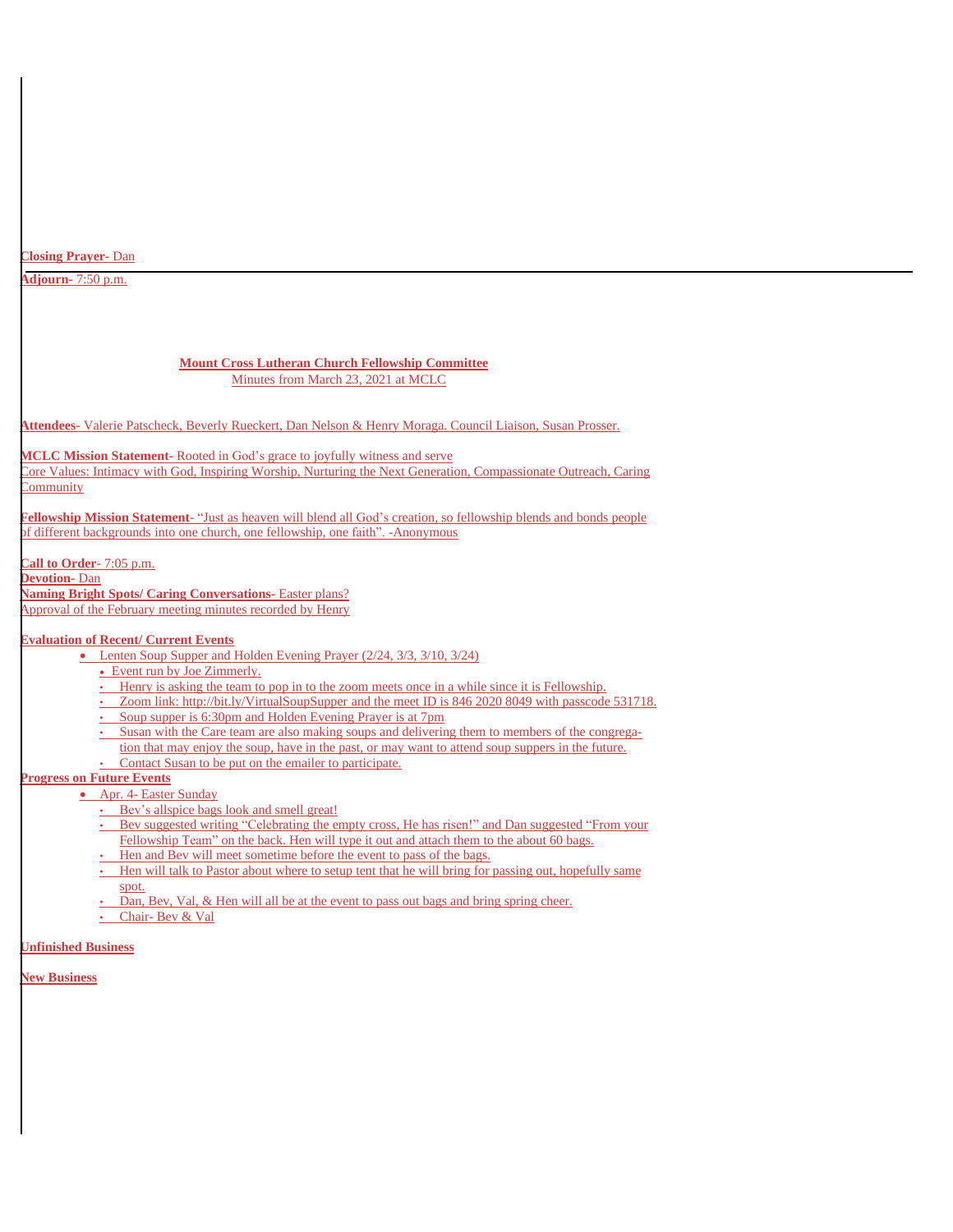# • Thoughts on Fellowship activities that meet the on campus restrictions:

- Activities MUST be outside.
- Participants MUST be masked.
- Participants Must maintain a social distance of at least 6 feet from others.
- There is some discouragement about not being able to attend service indoors.
- Susan suggested that this would be the year that we really need a GREAT church picnic with a location that works best for most church members.
- A bigger park then the one down the street like the one next to the Boys and Girls Club due to not just it's location but because of the large parking lot and closeness to the bathrooms.
- Difficulty with potluck due to COVID, so maybe attendees bring a picnic meal or serve individual meals from KFC or something similar.
- Fellowship can bring games.
- Hen will email Pastor about this suggestion. The park will need to be booked now if it hasn't been already. Possibly booked for the month of September.
- Winter in summer with outdoor games.

### **Next Meeting**

Scheduled for Tuesday, Apr. 27th, 4th Tuesday beginning at 7pm at MCLC Parish Life Center. Chair & Minutes- Henry, Devotions- Dan the Devotion Man

**Closing Prayer-** Dan

**Adjourn-** 7:50 p.m.

# **Mount Cross Lutheran Church Fellowship Committee** Minutes from February 23, 2021 at MCLC

**Attendees-** Valerie Patscheck, Beverly Rueckert, Dan Nelson & Henry Moraga. Council Liaison, Susan Prosser.

**MCLC Mission Statement-** Rooted in God's grace to joyfully witness and serve

Core Values: Intimacy with God, Inspiring Worship, Nurturing the Next Generation, Compassionate Outreach, Caring **Community** 

**Fellowship Mission Statement**- "Just as heaven will blend all God's creation, so fellowship blends and bonds people of different backgrounds into one church, one fellowship, one faith". -Anonymous

**Call to Order**- 7:02 p.m.

**Devotion-** Dan **Naming Bright Spots/ Caring Conversations-** What is your shining light at the end of the tunnel or what keeps you going during this COVID time? Approval of the October meeting minutes recorded by Henry

**Evaluation of Recent/ Current Events** • Annual report prepared by Val looked good. **Progress on Future Events**